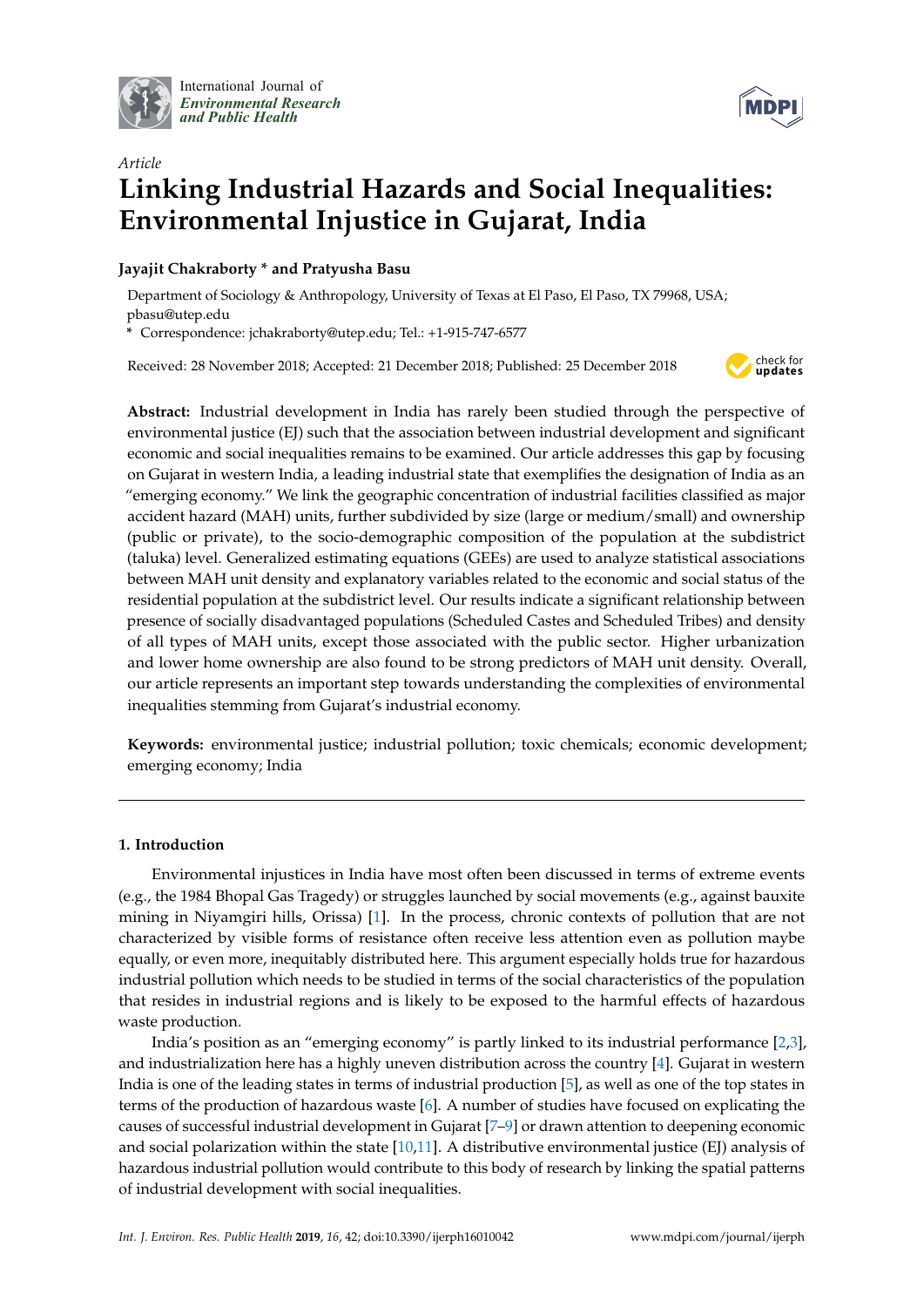This article aims to address an important research gap in EJ studies in India, as well as contribute more broadly to studies of industrial development, by analyzing the relationship between the spatial distribution of hazardous industrial facilities classified as major accident hazard (MAH) units and pertinent socio-demographic factors in the highly industrialized state of Gujarat. Specifically, the objective is to determine if socially disadvantaged communities in Gujarat reside disproportionately in areas burdened by higher densities of MAH units, further subdivided by the type of MAH unit as defined by capacity (large versus medium/small) and sector (private versus public). Data utilized for this study combines the locations and characteristics of Gujarat's MAH units in 2014 with population and housing information obtained from the 2011 Census of India. The unit of analysis is the subdistrict (known as *taluka* in Gujarat), an administrative division in India below the state and district levels, and the smallest geographic unit for which data on population and housing characteristics pertinent to our study are available in the 2011 Census. The subdistrict becomes a useful unit of analysis for Gujarat due to the concentration of industrial development around urban centers which could become masked at the relatively large scale of the district. Our statistical analysis is based on generalized estimating equations (GEEs) that account for geographic clustering of subdistricts within districts and provide statistically valid insights on the association between MAH unit density and specific socio-demographic characteristics of the population. Overall, our study becomes significant for gaining a better understanding of the negative aspects of industrialization in Gujarat to balance against the often unequivocal highlighting of positive aspects in governmental and corporate reports [\[5](#page-9-4)[,12\]](#page-10-1).

#### **2. Materials and Methods**

#### *2.1. Study Area*

With a total population of 60,439,692, Gujarat ranks as the tenth most populous among India's 28 states, and it is the seventh largest state in terms of area encompassing 196,024 km<sup>2</sup> [\[13\]](#page-10-2). Around 42.6% of Gujarat's population resides in urban areas, which is higher than the 31.2% urban population for India as a whole. Gujarat's position as a leading industrial state in India is demonstrated by the fact that it contributed 18.4% of India's total industrial output in 2017, the largest share among all states in India [\[5\]](#page-9-4). It has also become a favored destination for Foreign Direct Investment (FDI) [\[5](#page-9-4)[,12\]](#page-10-1) through the holding of biennial "Vibrant Gujarat Summits" that showcase the business-friendly policies of the state [\[14](#page-10-3)[,15\]](#page-10-4). However, as mentioned above, this narrative of industrial success needs to be qualified. First, Gujarat is also one of the leading states in terms of hazardous industrial waste production, generating about 28.8% of India's total industrial hazardous waste production (40.6% of total land disposable hazardous waste) [\[16,](#page-10-5)[17\]](#page-10-6). It also contains about 30.0% of all MAH units in the country [\[18\]](#page-10-7). Second, social inequalities remain a key concern in the state both due to religious violence, as well as widening income inequalities [\[10,](#page-9-8)[11,](#page-10-0)[19\]](#page-10-8).

Industrialization has a long history in Gujarat and is famously associated with cotton textile production in Ahmedabad, the largest city in terms of population and Gujarat's main financial center [\[20\]](#page-10-9). More recently, textiles have declined in importance and chemical industries have become a leading sector [\[7\]](#page-9-6), with the development of offshore oil and gas production contributing to the rising importance of petrochemicals. This shift has also changed the geography of industrial growth in the state. While the districts of Ahmedabad and Vadodara in central Gujarat and Surat and Bharuch in south Gujarat have been centers of industrial growth since the 1960s, this has now extended to include a coastal belt associated with petrochemical and port development, especially in south and west Gujarat [\[6,](#page-9-5)[14\]](#page-10-3). Industrial growth has also been spurred in new areas through the establishment of special economic zones (SEZs), and the growth of SEZ-related industries is especially prominent in the previously underdeveloped northwestern district of Kutch [\[21](#page-10-10)[,22\]](#page-10-11). The problem of hazardous waste production thus reflects both historical patterns and new geographies of industrialization, as Bharuch and Ahmedabad districts are the highest and second highest generators respectively of hazardous industrial waste in India, and Vadodara and Kutch districts are nationally ranked among the top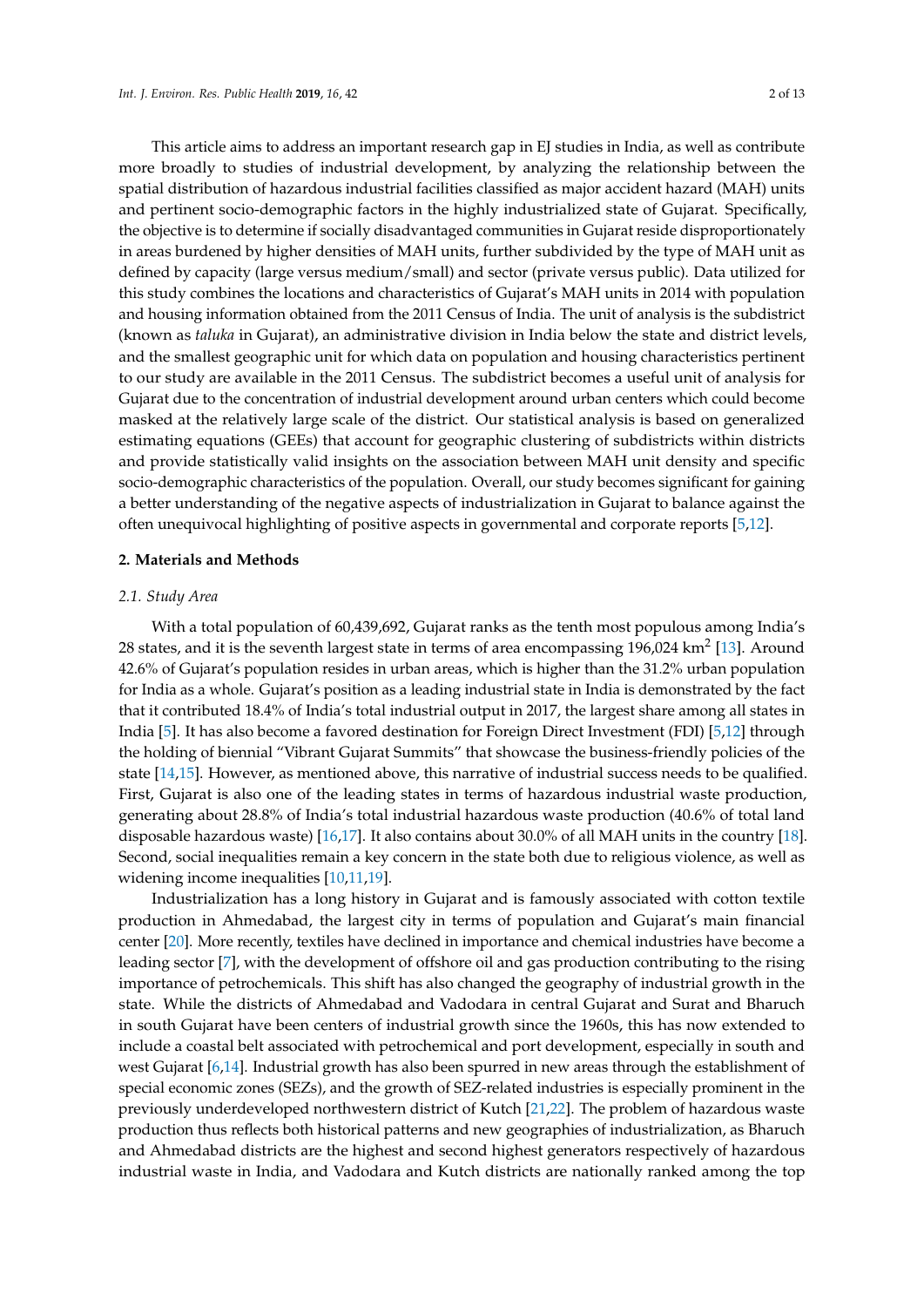ten districts producing hazardous industrial waste [\[16\]](#page-10-5). These trends highlight the growing need to examine the distributive EJ implications of industrialization in Gujarat.

#### *2.2. Dependent Variables*

A major accident hazard (MAH) unit is an industrial facility in which an operation or process is carried out that involves or is likely to involve (including through on-site storage or transport, isolated storage, or transport via carrier or pipeline) one or more hazardous chemicals in quantities equal to or in excess of threshold quantities [\[23\]](#page-10-12). The regulated hazardous chemicals and their threshold quantities are enumerated in the Manufacture, Storage and Import of Hazardous Chemical Rules 1989, which functions under the broader rubric of the Environment (Protection) Act 1986 promulgated in the aftermath of the catastrophic Bhopal Gas Tragedy of 1984 [\[23\]](#page-10-12). Data on MAH units in Gujarat is available through the Director Industrial Safety and Health, Labour and Employment Department, Government of Gujarat [\[24\]](#page-10-13). Our dataset included geographic coordinates of 402 MAH units in Gujarat that were functioning in 2014, as well as their names (owner of company), sector (public or private), and production capacity (large, medium, or small) and was purchased from ML InfoMap [\[25\]](#page-10-14) through Lead Dog Consulting [\[26\]](#page-10-15). Several EJ studies in the U.S. have relied on more sophisticated measures of environmental health risk that are based on the type, volume, or toxicity of industrial toxic releases [\[27\]](#page-10-16). However, facility-specific data on hazardous chemical emissions, toxicity, waste generation, or other indicators of human health risk are not currently available for industries in Gujarat or elsewhere in India. Consequently, our analysis is limited to MAH units, which comprise industrial establishments dealing with the most hazardous chemicals, and specific subsets of these units. In terms of production capacity or size, these hazardous industries were classified as either large (*n* = 307) or medium to small (*n* = 87). In terms of sector of ownership, these industries were classified as either private (*n* = 307) or public  $(n = 79)$ .

This study models risks from exposure to hazardous industries by calculating the density of industrial facilities classified as MAH units in each subdistrict in Gujarat. Our approach to estimating hazardous industry density is conceptually similar to that used in previous EJ research to calculate the density of point sources of environmental pollution [\[28–](#page-10-17)[31\]](#page-10-18), because it measures the clustering of MAH units and accounts for the fact that some of these facilities are located near the boundaries of subdistricts. While the density of MAH units is not a direct indicator of toxic exposure or human health risk, it does represent the relative concentration of such industries at the subdistrict level.

The density of all MAH units and specific types of MAH units was estimated for each subdistrict based on a technique for modeling point density described by Bailey and Gatrell [\[32\]](#page-10-19) and used in EJ studies conducted in the U.S. [\[29](#page-10-20)[,31\]](#page-10-18). This geographic information system (GIS)-based technique comprised the following steps:

- 1. A 2 km by 2 km spatial grid of points was overlaid on the map layer representing the geocoded locations of MAH units.
- 2. The total number of MAH units within a 5 km search radius of each grid point was calculated. The 5 km radius has been recommended as the maximum distance for adverse effects associated with point sources of environmental pollution [\[30](#page-10-21)[,33\]](#page-10-22).
- 3. The number of MAH units within 5 km of each grid point was divided by the area of the search to derive a MAH unit density value for every grid point.
- 4. The map layer representing subdistrict boundaries was overlaid on the grid of MAH unit density and the mean (average) density value of all grid points located within each subdistrict boundary was calculated and assigned as an attribute of that subdistrict.

These four steps were repeated using map layers for large capacity, medium/small capacity, private, and public industries, respectively. Descriptive statistics for the dependent or hazardous industry density variables for subdistricts in Gujarat are provided in Table [1.](#page-3-0)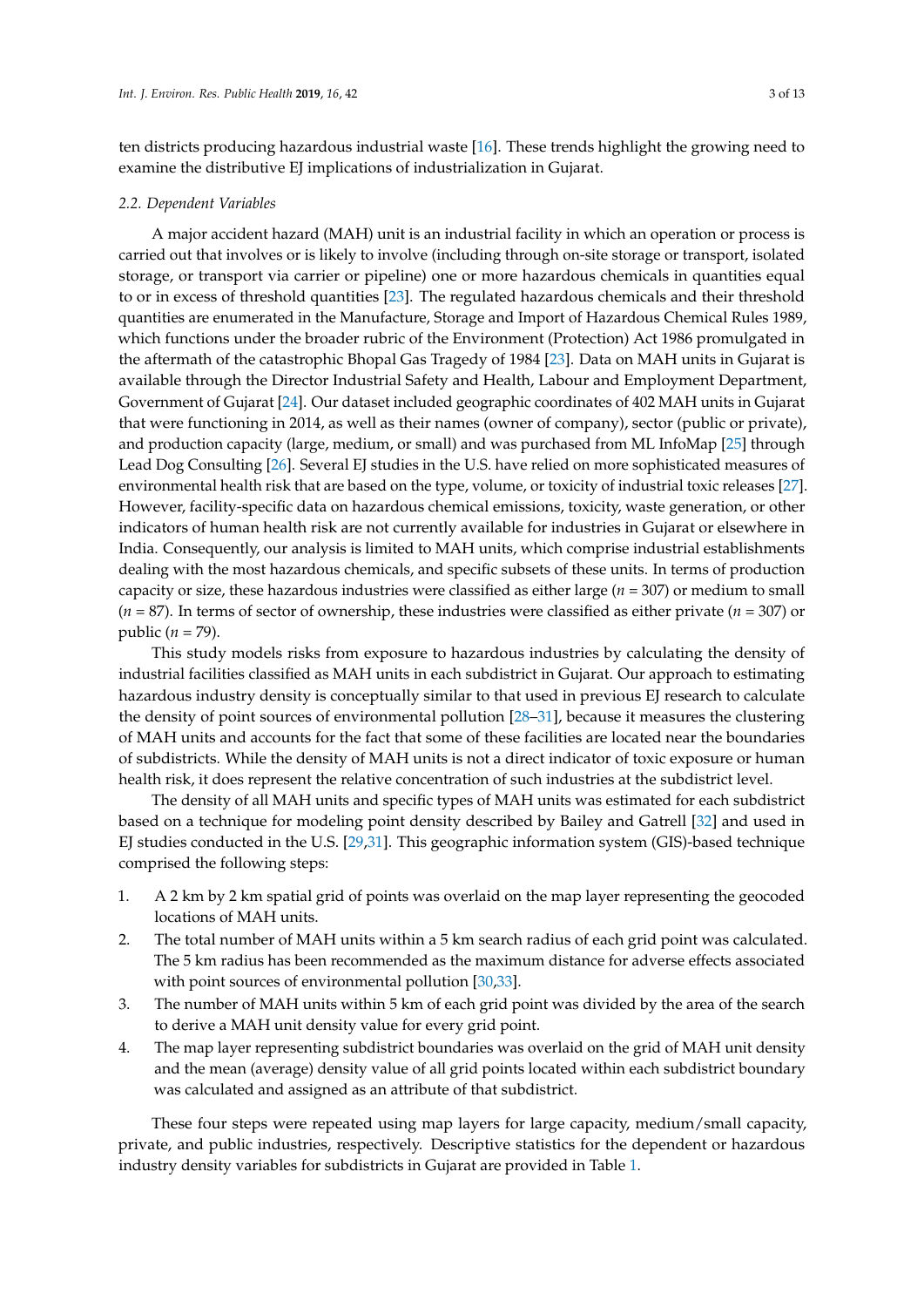<span id="page-3-0"></span>

| Variable                                   | Min   | Max    | Mean  | Std. Dev. |
|--------------------------------------------|-------|--------|-------|-----------|
| Dependent variables:                       |       |        |       |           |
| Density: all industries (MAH units)        | 0.000 | 0.103  | 0.004 | 0.011     |
| Density: large capacity industries         | 0.000 | 0.085  | 0.003 | 0.008     |
| Density: medium/small capacity industries  | 0.000 | 0.021  | 0.001 | 0.003     |
| Density: private sector industries         | 0.000 | 0.085  | 0.003 | 0.009     |
| Density: public sector industries          | 0.000 | 0.030  | 0.001 | 0.003     |
| Independent variables:                     |       |        |       |           |
| Population density (persons per square km) | 28    | 14,360 | 492   | 1285      |
| Proportion urban population                | 0.000 | 1.000  | 0.215 | 0.211     |
| Proportion Scheduled Caste                 | 0.001 | 0.182  | 0.070 | 0.040     |
| Proportion Scheduled Tribe                 | 0.001 | 0.981  | 0.181 | 0.298     |
| Proportion literate                        | 0.359 | 0.817  | 0.644 | 0.090     |
| Proportion households owning home          | 0.450 | 0.991  | 0.892 | 0.083     |
|                                            |       |        |       |           |

**Table 1.** Summary statistics for variables analyzed (*n* = 225 subdistricts).

#### *2.3. Explanatory Variables*

Inequalities in the distribution of MAH units in Gujarat were analyzed using five variables from the 2011 District Census Handbook—Part B [\[34\]](#page-11-0) to capture the extent of economic development and social disadvantage, and one variable from the 2011 Houselisting and Housing Census Data [\[35\]](#page-11-1) to assess home ownership rates. These variables have been utilized in previous EJ studies in India and thus are likely to be pertinent for Gujarat [\[36,](#page-11-2)[37\]](#page-11-3). Descriptive statistics for the explanatory variables used in this study are summarized in Table [1.](#page-3-0)

Population density and the proportion of urban population in the subdistrict were used as control variables for our analysis, following previous EJ studies that used both these variables [\[37](#page-11-3)[,38\]](#page-11-4). Population density can have both positive and negative effects on hazardous industry location patterns. Some EJ studies indicate that densely populated areas are likely to attract more pollution-generating activities [\[29](#page-10-20)[,31,](#page-10-18)[39\]](#page-11-5), but other studies have shown that industries are often located in areas with empty space as government policies seek to deconcentrate hazardous industries in densely populated areas [\[40](#page-11-6)[,41\]](#page-11-7). The proportion of urban population is estimated based on the population residing in census towns or statutory towns [\[42\]](#page-11-8). Census towns have a population of at least 5000 people, a density of population of at least 400 people per square kilometer, and at least 75% of main male workers engaged in non-agricultural occupations. Statutory towns are administered by a municipality, corporation, cantonment board, or notified area committee. MAH unit density can be hypothesized to be associated with urban concentration in one of two ways. A higher proportion of urban population can either serve to attract hazardous industries seeking access to labor and transportation [\[43\]](#page-11-9), or repel them as urban dwellers organize to ensure that industrial pollutants are not produced in their immediate vicinity [\[44\]](#page-11-10).

Social disadvantage is measured through variables denoting the proportions of Scheduled Caste (SC) and Scheduled Tribe (ST) populations, respectively. SC nomenclature refers to historically disadvantaged caste groups within Hindu, Buddhist, and Sikh religions who have faced social discrimination due to their lower caste status and associated occupational roles. ST groups often denote indigenous status in India, and display distinctive cultural histories (e.g., through their languages) and environmental practices (e.g., dependence on forest-based livelihoods). SCs and STs are listed in the Indian Constitution and provided special protections against discrimination, and in the case of STs, specific policies to maintain their cultures and environments. Both groups have access to reserved quotas in education and employment, which seek to enable their social and economic advancement. Existing studies have documented the economic and social marginalization of SC/ST groups [\[45](#page-11-11)[,46\]](#page-11-12) and the residential segregation of castes in urban India [\[47\]](#page-11-13). With regard to environmental inequality, previous national level research indicates that both SC and ST percentages are significantly higher in districts that generate industrial hazardous waste, compared to districts that do not produce such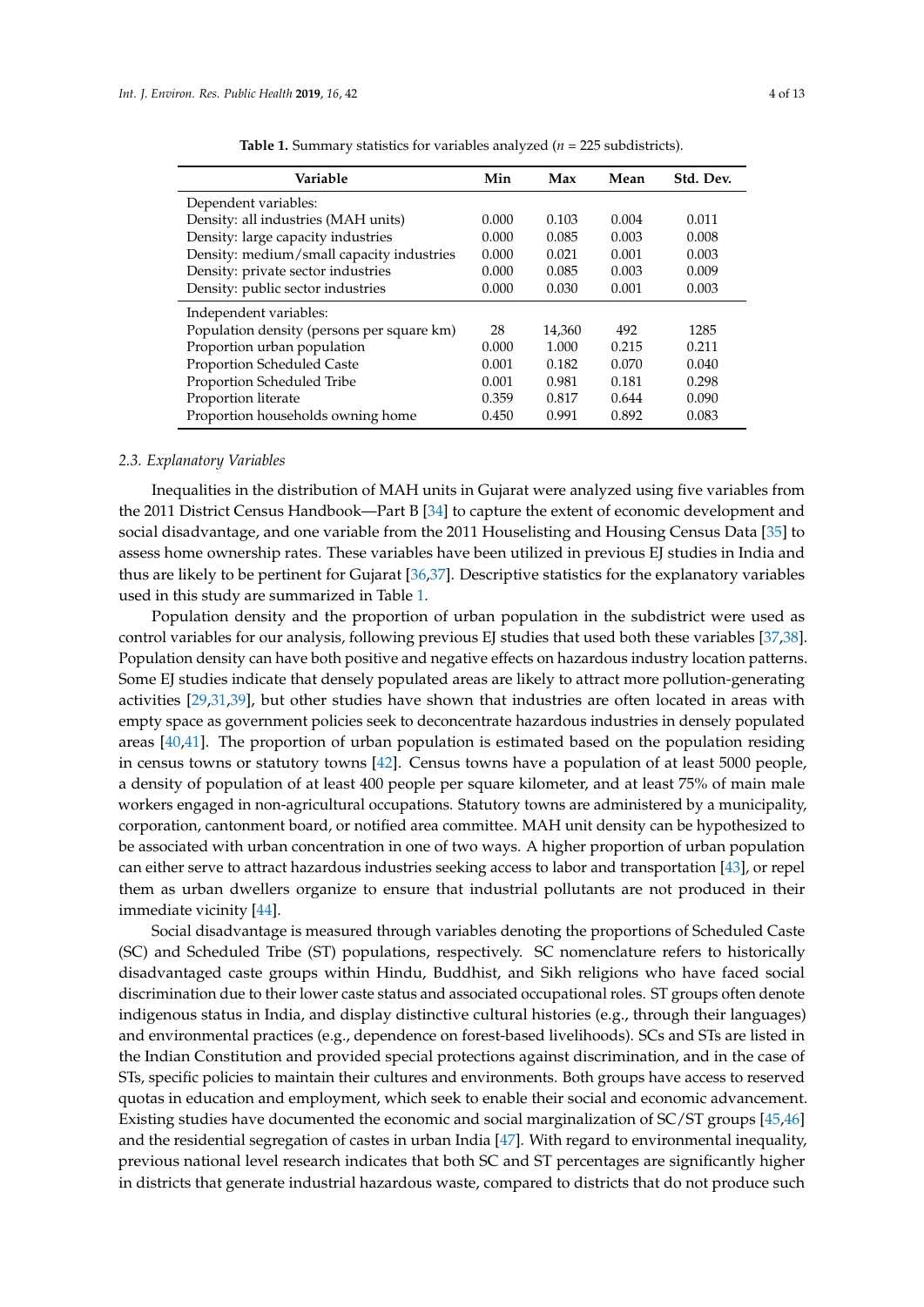waste [\[37\]](#page-11-3). Our study seeks to analyze whether these distributive injustices exist for MAH units in the state of Gujarat. According to the 2011 Census, SCs comprised 6.7% and STs comprised 14.8% of Gujarat's total population. Gujarat's SC population is slightly more rural with 56.0% of SCs residing in rural areas [\[48\]](#page-11-14), while the ST population is highly rural with 90.0% residing in rural areas [\[49\]](#page-11-15). SC and ST populations also differ in terms of geographic distribution within Gujarat: SC populations are found mostly in northern and western districts [\[48\]](#page-11-14), while ST populations are located in hilly areas along the state's eastern border and in its southern coastal districts [\[50\]](#page-11-16).

Since income data is not published by the Census of India, we used two different variables to evaluate the socioeconomic status of subdistricts: literacy rate and home ownership rate. Literacy rate is counted for people aged seven years and above in India and can influence industrial density in two ways. It could make the local labor force more qualified for industrial employment (attract industries), as well as raise knowledge about and hence precipitate opposition to the adverse consequences of industrial pollution (repel industries). Home ownership rate, calculated as proportion of households in the subdistrict that owned a home, was also included as a socioeconomic indicator. This variable has been used frequently as an indicator of wealth and assets in other EJ studies, especially in the U.S. [\[31,](#page-10-18)[39,](#page-11-5)[51,](#page-11-17)[52\]](#page-11-18). In a previous EJ study conducted in the city of Delhi [\[36\]](#page-11-2), home ownership was found to have a non-significant relationship with exposure to outdoor air pollution, and our study of Gujarat contributes to ascertaining the significance of this variable in other contexts in India. It should be noted that the state of Gujarat (83.9%) ranks slightly below India as a whole (86.6%) in percentage of households owning a home, and slightly above India as whole in percentage of households renting their residence (13.5% for Gujarat compared to 11.1% for India) [\[53\]](#page-11-19). The lack of rental housing in India is viewed as impeding labor mobility and hence ease of access to industrial jobs [\[54\]](#page-11-20).

#### *2.4. Statistical Methodology*

We first examined bivariate correlations between the density of each type of MAH unit (dependent variables) and each explanatory variable, at the subdistrict level. We then used a multivariate approach to analyze each of our five dependent variables as a function of all explanatory variables in a single model. Our multivariable models are based on generalized estimating equations (GEEs) with robust (i.e., Huber/White) covariance estimates, which extend the generalized linear model [\[55\]](#page-11-21) to accommodate clustered data [\[56\]](#page-11-22). GEEs have been used extensively for analyses of clustered observations in the biological and epidemiological sciences [\[57](#page-11-23)[,58\]](#page-11-24), and more recently, in EJ studies conducted in the U.S. [\[52,](#page-11-18)[59](#page-11-25)[–61\]](#page-12-0). However, they have not been applied to analyze environmental inequalities in India where hazardous industries are concentrated primarily in urban areas and estimates of industrial facility density or waste production are likely to yield non-normal distributions [\[37\]](#page-11-3).

GEEs are suitable for this study because they: (a) relax several assumptions of traditional regression models, (b) impose no strict distributional assumptions for the variables analyzed, and (c) consider clustering of variables across observational units. For our analysis, they provide several benefits compared to other modeling approaches. Given the hierarchical nature of our dataset which contains subdistricts nested within districts of Gujarat, GEEs are more appropriate than spatial autoregressive models in which spatial dependence is estimated somewhat arbitrarily based on contiguity or distance-based parameters. GEEs are also preferable to other modeling approaches that consider non-independence of data, such as mixed models with random effects, because GEEs estimate unbiased population-averaged or marginal regression coefficients, which makes the approach suitable for analyzing general patterns of inequality across subpopulations [\[52,](#page-11-18)[56\]](#page-11-22). Mixed models with random effects, in contrast, generate cluster-specific (i.e., conditional or subject-specific) results that may not provide as reliable an inferential basis for comparing population subgroups in our study [\[52,](#page-11-18)[62\]](#page-12-1). Additionally, GEEs are more appropriate for this study than multilevel modeling approaches since the intracluster correlation estimates are adjusted for as nuisance parameters and are not modeled [\[60](#page-12-2)[,63\]](#page-12-3).

For estimating a GEE, clusters of observations must be defined, which assumes that observations from within a cluster are correlated, while observations from different clusters are independent.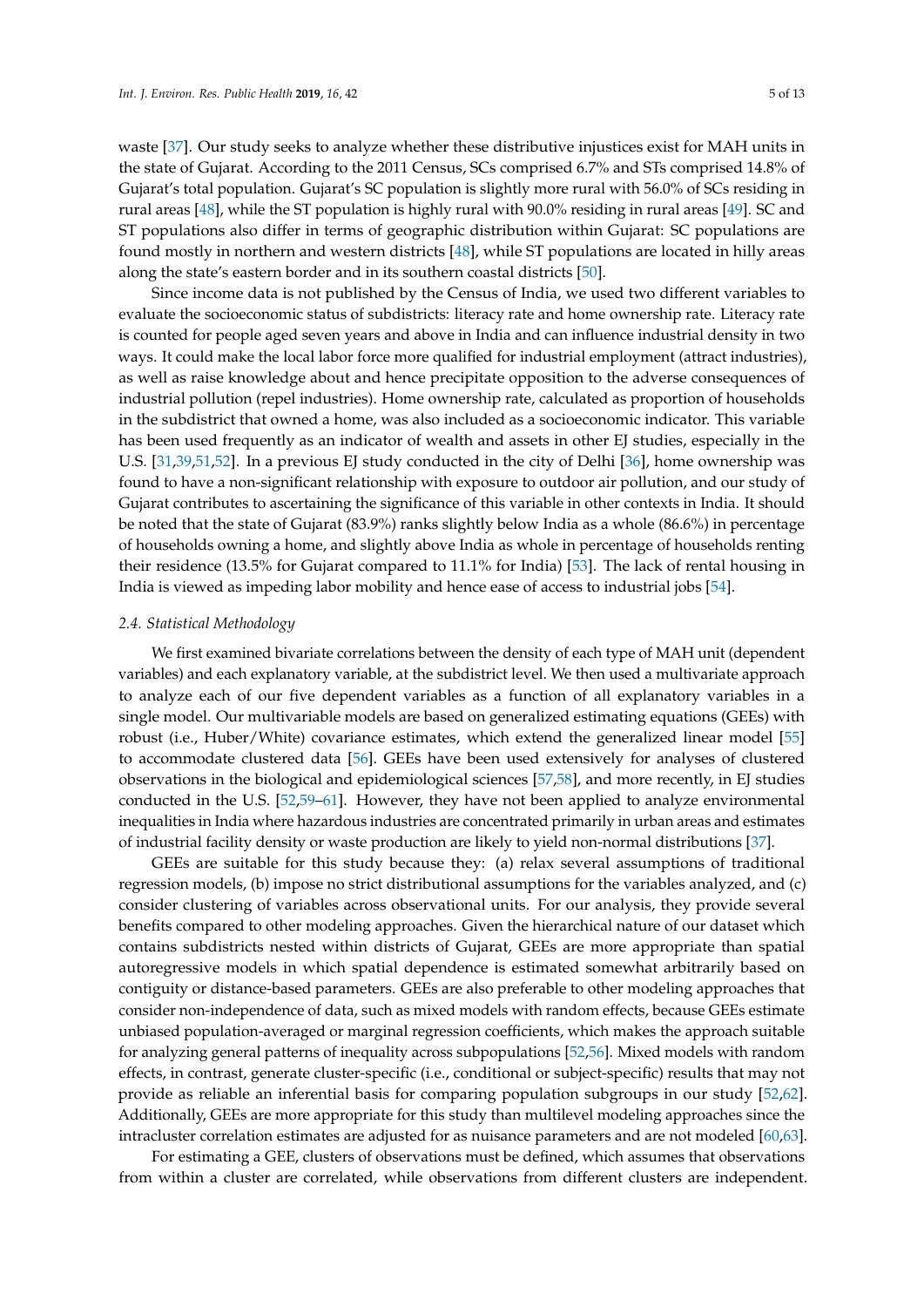Our cluster definition was based on the district within which each subdistrict is located (26 clusters of subdistricts), based on the assumption of dependence of subdistricts within a particular district in subdistricts), based on the assumption of dependence of subdistricts within a particular district in Gujarat. GEEs also require the specification of an intra-cluster dependency correlation matrix, known Gujarat. GEEs also require the specification of an intra-cluster dependency correlation matrix, known as the working correlation matrix [\[56\]](#page-11-22). The working correlation matrix structure was specified as as the working correlation matrix [56]. The working correlation matrix structure was specified as exchangeable, since this specification assumes intra-cluster dependency to remain constant [\[52\]](#page-11-18). exchangeable, since this specification assumes intra-cluster dependency to remain constant [52].

To select the best-fitting model, the GEEs were run six times for each dependent variable, based on To select the best-fitting model, the GEEs were run six times for each dependent variable, based modifying the model specifications. Since all the dependent variables were continuous, we specifically explored normal, gamma, and inverse Gaussian distributions with log and identity link functions. An identity link function assumes the dependent variable is directly predicted and not transformed, while a log link function predicts the natural logarithm of the dependent variable. We selected the normal distribution with log link function for the final GEE, since this specification yielded the lowest value of the QIC (quasi-likelihood under the independence model criterion), indicating the best statistical fit. It should be noted that although QIC fit statistics are used to select best fitting models or determine the best link function for each dependent variable, they cannot be compared across the different GEEs presented. All independent variables were standardized before inclusion in the GEE models and standardized coefficients are provided to compare the relative contribution of each variable. Two-tailed *p*-values from the Wald's chi-squared test were used to evaluate the statistical significance of each individual variable. Finally, the multicollinearity condition index was calculated for the combination of independent variables included in each GEE. None of the models yielded a condition index higher than 5.0, indicating the absence of collinearity problems.

# **3. Results 3. Results**

The density of MAH units at the subdistrict level is depicted as a classified choropleth map in The density of MAH units at the subdistrict level is depicted as a classified choropleth map in Figure [1,](#page-5-0) which also shows district boundaries in the state. The MAH unit density value of each Figure 1, which also shows district boundaries in the state. The MAH unit density value of each subdistrict is used to group subdistricts into four quantiles. Subdistricts with the greatest MAH unit subdistrict is used to group subdistricts into four quantiles. Subdistricts with the greatest MAH unit density (highest quartile or top 25%) are located primarily in three districts: Bharuch in south Gujarat, density (highest quartile or top 25%) are located primarily in three districts: Bharuch in south Gujarat, and Ahmedabad and Vadodara in central Gujarat. These three districts collectively contain 254 of 402, and Ahmedabad and Vadodara in central Gujarat. These three districts collectively contain 254 of or about 53% of all MAH units analyzed in this study. 402, or about 53% of all MAH units analyzed in this study.

<span id="page-5-0"></span>

**Figure 1.** Distribution of MAH unit density by subdistrict and location of Gujarat, India. **Figure 1.** Distribution of MAH unit density by subdistrict and location of Gujarat, India.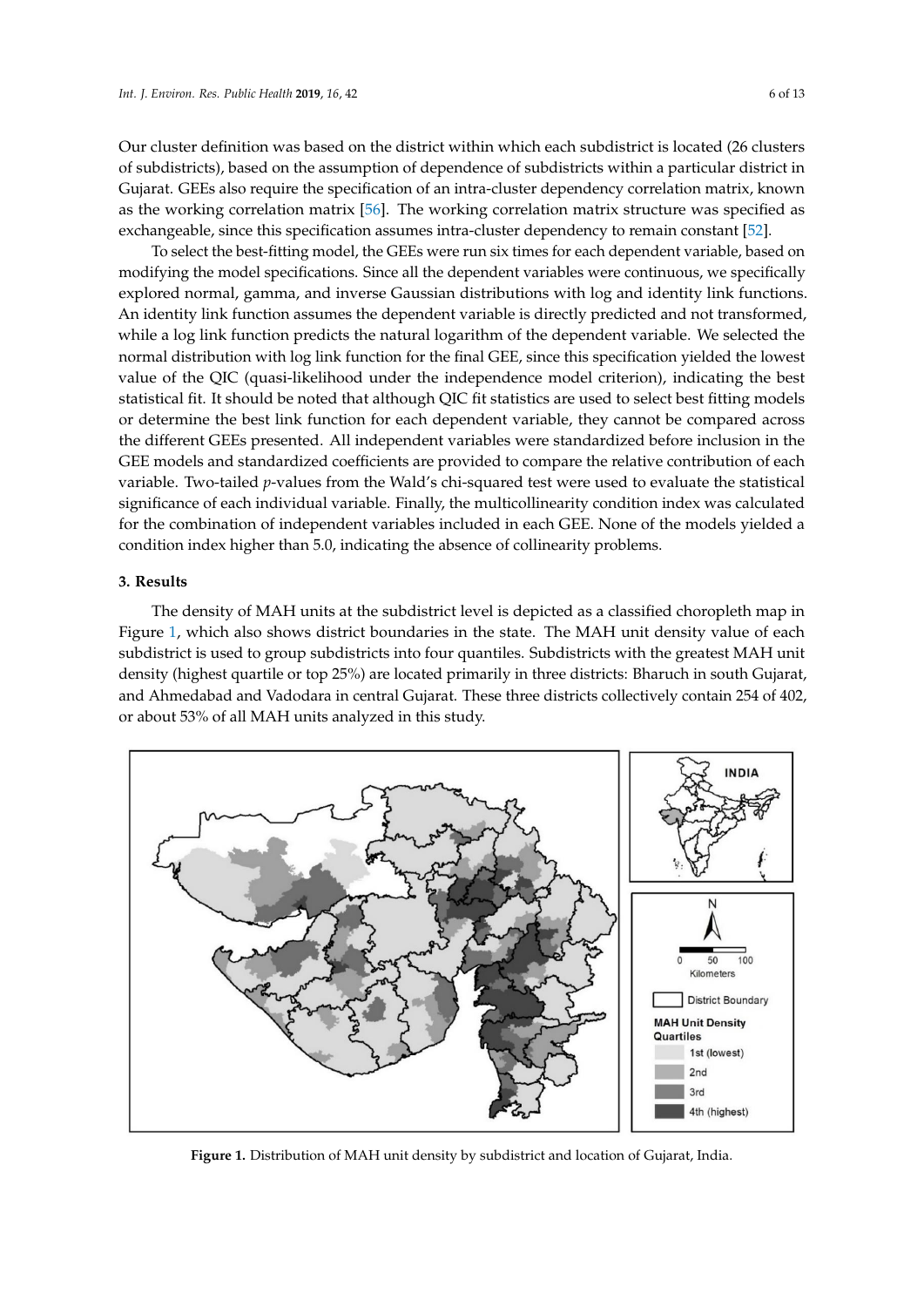We began our statistical analysis by examining bivariate linear correlations between each independent variable and five MAH unit density variables, respectively. The Pearson's correlation coefficients associated with each pair of variables are presented in Table [2.](#page-6-0) The density of all MAH units was significantly and positively correlated with population density, urban population proportion, and literacy rate, but negatively correlated with the proportion of home owning households. A similar pattern was observed for all four subcategories of MAH units in the state. The proportion of SCs or STs, however, was not significantly correlated with any of the five dependent variables.

<span id="page-6-0"></span>

| Variable                             | All MAH<br>Units | Large<br>Capacity | <b>Medium or Small</b><br>Capacity | Private<br><b>Sector</b> | <b>Public Sector</b> |
|--------------------------------------|------------------|-------------------|------------------------------------|--------------------------|----------------------|
| Population density                   | $0.373**$        | $0.331**$         | $0.459**$                          | $0.346**$                | $0.369**$            |
| Proportion urban<br>population       | $0.438**$        | $0.420**$         | $0.439**$                          | $0.402**$                | $0.434$ **           |
| Proportion Scheduled Caste           | $-0.014$         | $-0.021$          | 0.015                              | $-0.006$                 | $-0.004$             |
| Proportion Scheduled Tribe           | $-0.043$         | $-0.028$          | $-0.073$                           | $-0.040$                 | $-0.058$             |
| Proportion literate                  | $0.281**$        | $0.272**$         | $0.266**$                          | $0.259**$                | $0.248**$            |
| Proportion households<br>owning home | $-0.484$ **      | $-0.515**$        | $-0.374$                           | $-0.414$ **              | $-0.584$ **          |

**Table 2.** Bivariate correlations (Pearson's *r*) between dependent and independent variables.

 $* p < 0.05; ** p < 0.01.$ 

The results from the multivariate GEEs are summarized in Tables [3–](#page-6-1)[5.](#page-7-0) The first model (Table [3\)](#page-6-1) used the density of all MAH units as the dependent variable. This table indicates that MAH unit density was significantly related to all independent variables (*p* < 0.05), except for literacy rate. After controlling for the effects of other explanatory variables, the density of MAH units was significantly greater in subdistricts with higher proportions of SCs, STs, and urban population, but significantly smaller in districts that were more densely populated and had a higher home ownership rate. Although literacy rate showed a positive association with MAH unit density, this relationship was not statistically significant.

<span id="page-6-1"></span>**Table 3.** Generalized estimating equations (GEEs) for predicting density of all MAH units.

| Variable                          | Beta     | Wald's Chi-Sq. |
|-----------------------------------|----------|----------------|
| Population density                | $-0.082$ | $5.155*$       |
| Proportion urban population       | 0.787    | $16.422**$     |
| Proportion Scheduled Caste        | 0.682    | $3.144*$       |
| Proportion Scheduled Tribe        | 1.725    | $19.140*$      |
| Proportion literate               | 1.844    | 2.899          |
| Proportion households owning home | $-0.502$ | $6.596*$       |
| Intercept                         | $-8.534$ | $23.218**$     |
| Model fit (QIC)                   | 49.958   |                |
| N (subdistricts)                  | 225      |                |

 $* p < 0.05; ** p < 0.01.$ 

For the GEEs in Table [4,](#page-7-1) MAH units were classified based on production capacity. The density of large capacity industries was significantly and positively related to the proportions of the urban and ST population, but indicated a significantly negative association with home ownership rate. For density of medium/small capacity industries, all independent variables showed a significant relationship. More specifically, the density of medium/small industries was positively related to the proportions of the urban population, SCs, STs, and literates, and negatively related to population density and home ownership rate.

The GEE models in Table [5](#page-7-0) allowed us to compare the socio-demographic distribution of MAH units by sector. The density of private sector industries was significantly higher in subdistricts with higher proportions of the urban, SC, and ST population, and lower proportion of home ownership.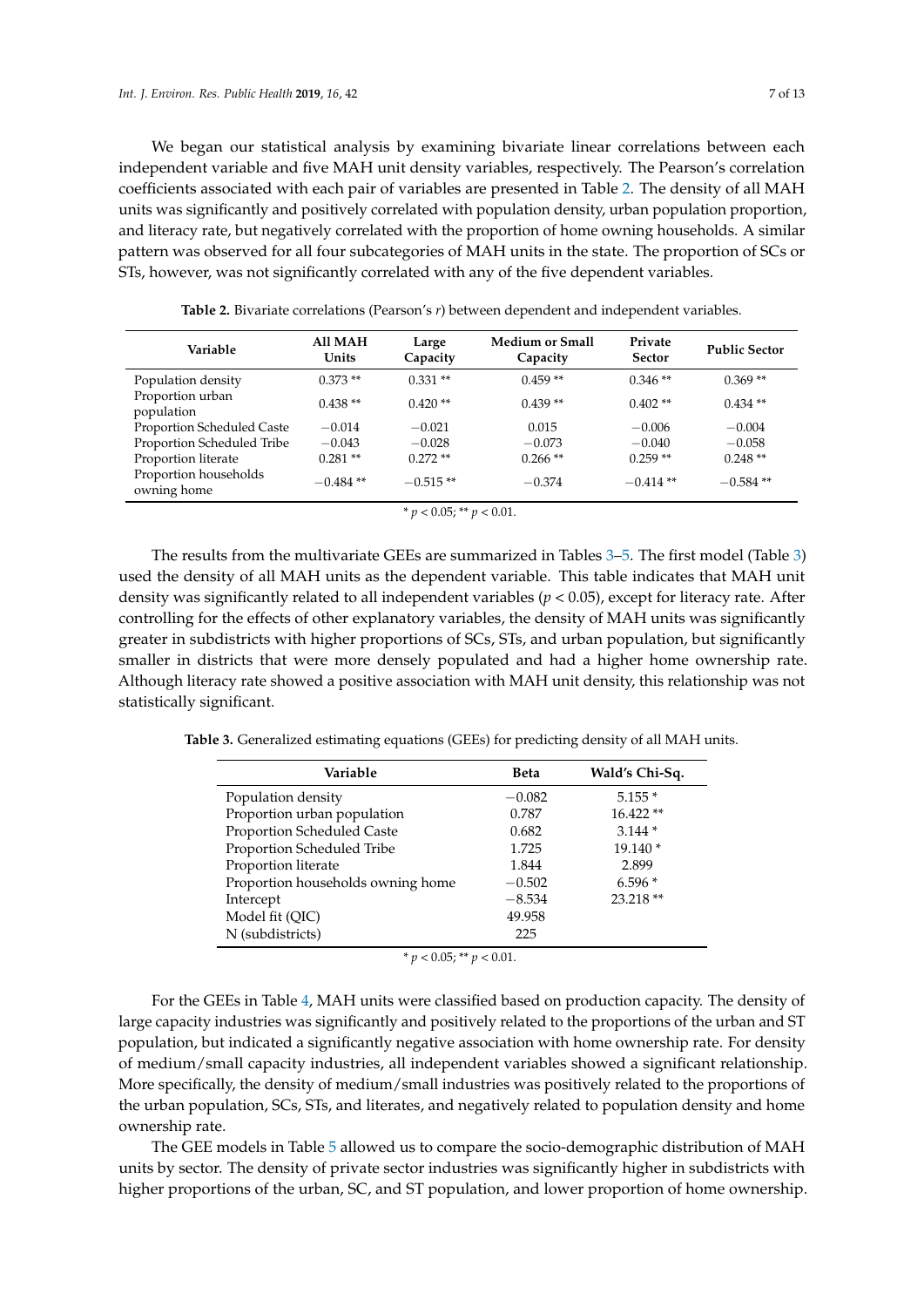In contrast, for the GEEs representing public sector industries, SC and ST proportions were not significant. Instead, the density of public industries was positively related to the urban proportion and literacy rate, but negatively associated with population density and home ownership rate.

<span id="page-7-1"></span>

| Variable                          |             | <b>Large Capacity</b> | <b>Medium/Small Capacity</b> |              |
|-----------------------------------|-------------|-----------------------|------------------------------|--------------|
|                                   | <b>Beta</b> | Wald Chi-Sq.          | <b>Beta</b>                  | Wald Chi-Sq. |
| Population density                | $-0.071$    | 1.973                 | $-0.152$                     | $16.946**$   |
| Proportion urban population       | 0.628       | $9.661**$             | 1.464                        | 17.454 **    |
| Proportion Scheduled Caste        | 0.511       | 2.651                 | 1.585                        | $9.291**$    |
| Proportion Scheduled Tribe        | 1.454       | $24.360**$            | 3.333                        | $12.091*$    |
| Proportion literate               | 1.271       | 3.090                 | 4.801                        | $7.489**$    |
| Proportion households owning home | $-0.475$    | $11.524$ **           | $-0.971$                     | $6.103*$     |
| Intercept                         | $-7.735$    | 59.394 **             | $-16.426$                    | $16.496**$   |
| Model fit (QIC)                   | 45,006      |                       | 66.175                       |              |
| N (subdistricts)                  | 225         |                       | 225                          |              |

| Table 4. GEEs for predicting density of MAH units by capacity. |  |  |  |  |  |
|----------------------------------------------------------------|--|--|--|--|--|
|----------------------------------------------------------------|--|--|--|--|--|

\* *p* < 0.05; \*\* *p* < 0.01.

**Table 5.** GEEs for predicting density of MAH units by sector.

<span id="page-7-0"></span>

| Variable                          |             | <b>Private Sector</b> | <b>Public Sector</b> |              |
|-----------------------------------|-------------|-----------------------|----------------------|--------------|
|                                   | <b>Beta</b> | Wald Chi-Sq.          | <b>Beta</b>          | Wald Chi-Sq. |
| Population density                | $-0.063$    | 3.259                 | $-0.185$             | $21.304$ **  |
| Proportion urban population       | 0.885       | 18.087**              | 0.970                | $10.619**$   |
| Proportion Scheduled Caste        | 0.781       | $3.929*$              | 1.002                | 3.412        |
| Proportion Scheduled Tribe        | 2.159       | $12.397**$            | 0.580                | 0.251        |
| Proportion literate               | 1.838       | 3.755                 | 4.092                | $7.689*$     |
| Proportion households owning home | $-0.460$    | $7.306**$             | $-1.172$             | $10.973**$   |
| Intercept                         | $-0.901$    | $26.707**$            | $-15.383$            | $17.053**$   |
| Model fit (QIC)                   | 39.604      |                       | 55.277               |              |
| N (subdistricts)                  | 225         |                       | 225                  |              |

 $* p < 0.05; ** p < 0.01.$ 

#### **4. Discussion**

The statistical results of this study provide several insights on social inequalities associated with the distribution of hazardous industrial facilities in Gujarat. Overall, a greater concentration of MAH units was significantly more likely to be found in subdistricts that were more urbanized, less densely populated, contained a higher proportion of socially disadvantaged residents (both SCs and STs), and a lower proportion of home-owning households, after accounting for geographic clustering in the data. When MAH units in Gujarat were classified by capacity and sector, almost similar distribution patterns and social inequities were observed for large capacity industries (except for the SC population), medium/small capacity industries, and those belonging to the private sector, respectively. Public sector industries represent the only subcategory that did not indicate a significant statistical association with the proportions of the SC and ST population.

With regard to the socially disadvantaged groups, bivariate correlation analysis did not indicate significant associations between MAH unit density and proportion of SCs or STs. After controlling for the effects of clustering and other independent variables in our multivariate GEEs; however, we found a significantly positive relationship between the SC proportion and the overall density of MAH units, as well as the densities of medium/small capacity and private sector units. We also found density of all MAH units, as well as the densities of large capacity, medium/small capacity, and private sector units, to be significantly greater in subdistricts with a higher proportion of the ST population. These results indicate the need to more carefully understand the distribution of SC/ST groups in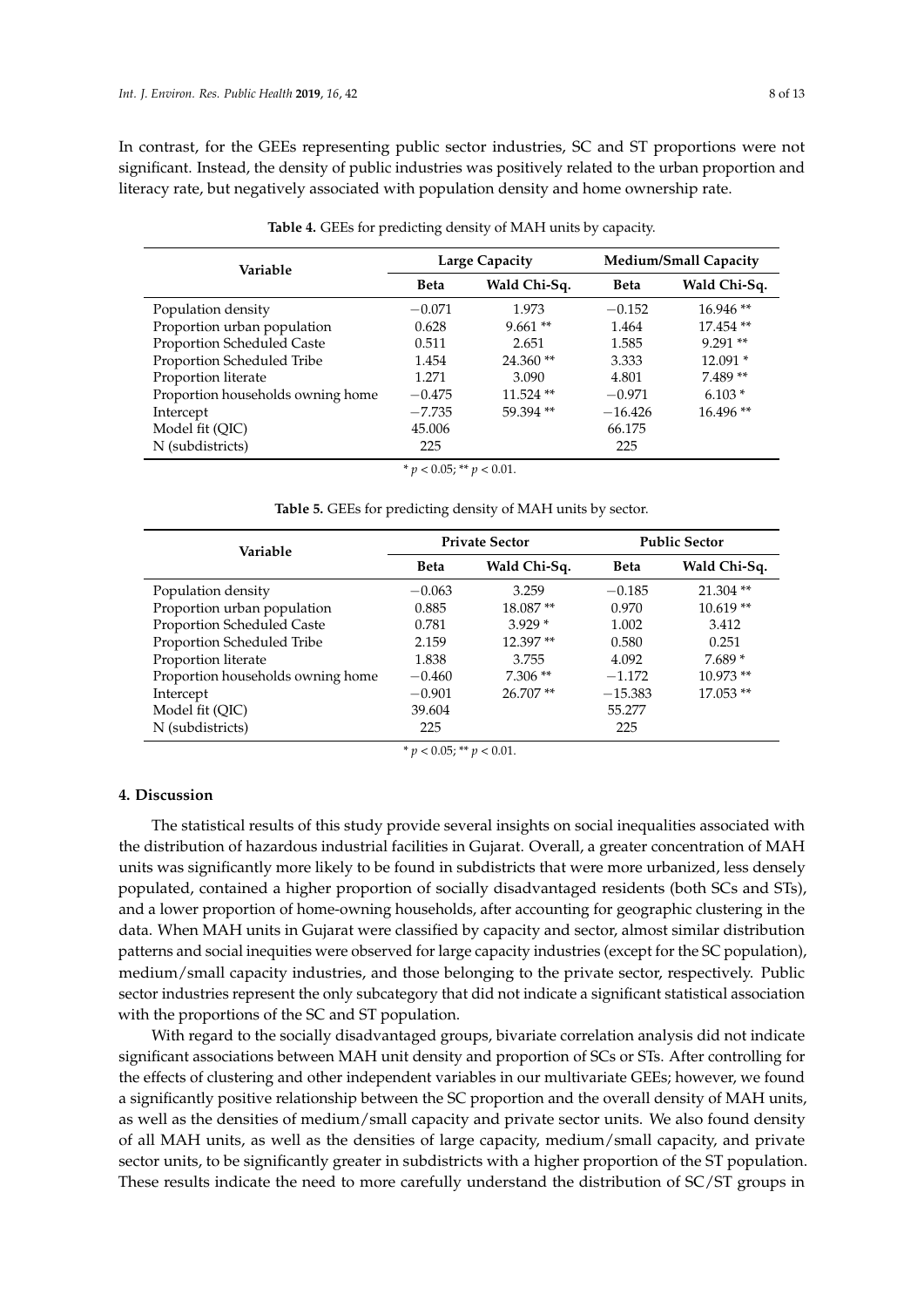Gujarat to determine whether they have migrated towards the employment opportunities provided by hazardous industrial facilities or if these industries have found it easier to locate in areas where socially disadvantaged groups reside. Given that SC and ST groups in Gujarat are more likely to be found in rural areas [\[48,](#page-11-14)[49\]](#page-11-15), their significant presence in subdistricts with higher MAH unit density which are also urbanized suggests an environmentally inequitable distribution.

When variables denoting socioeconomic status are considered, literacy rate suggested a positive association with several MAH unit density subcategories, after controlling for urbanization and other explanatory variables. This could imply that MAH units tend to concentrate in areas with higher availability of educated laborers for industrial jobs. The proportion of home owners, however, indicated a consistent and significantly negative association with the overall density of MAH units and all subcategories examined. While these results suggest that economically disadvantaged residents who cannot afford to purchase a home reside near hazardous industries, this finding could also reflect lower rates of home ownership in urban subdistricts of Gujarat with fewer affordable housing options. As mentioned previously, lack of rental housing in India is viewed as an impediment to the mobility of workers who may not want to purchase a house [\[54\]](#page-11-20). Our results suggest that rental housing stock is coincident with highly polluted subdistricts, which points to either the high costs of home ownership around industrial facilities, or the unwillingness of those with the means to purchase housing to reside near hazardous industries. Overall, this leads to the conclusion that home ownership is a very useful variable to pursue in future analyses of distributive EJ in India.

In terms of the control variables of this study, densities of all MAH units, medium/small capacity industries, and public sector industries were found to decline with an increase in population density. This finding is similar to those reported in national-scale EJ studies conducted in India and the U.S., which demonstrate a negative association between population density and hazardous industrial pollution after controlling for urbanization [\[37,](#page-11-3)[38](#page-11-4)[,41\]](#page-11-7). With respect to Gujarat, medium/small capacity and public sector MAH units were more likely to locate in urbanized subdistricts that were sparsely populated, possibly due to these having higher availability of vacant land that were proximate and accessible to major urban centers. This result coincides with previous EJ research that has depicted sparsely populated urban areas as having a lower ability to control the presence of industrial pollution in their vicinity [\[41\]](#page-11-7). Large and private sector industries in Gujarat, however, are concentrated in larger urban subdistricts and do indicate a statistically significant association with population density. The extent of urbanization, as measured by the urban proportion, significantly influenced the distribution of all MAH units and the four subcategories examined, even after controlling for other socio-demographic variables. Thus, urbanization continues to attract industrialization in Gujarat despite government efforts to shift industries to rural and less populated and polluted areas [\[14\]](#page-10-3).

Finally, it is important to consider specific limitations of our study that are related to the unavailability of more detailed information on hazardous industries and potentially affected populations. First, data on industries and industrial pollution continues to be difficult to access in the context of India despite some steps taken towards rectifying the situation through the Environment (Protection) Act 1986 and Central and State Pollution Control Boards. Thus, the quantity or quality of pollutants emitted by each MAH unit are not available and this prevents us from assessing human health risks posed by hazardous industries based on exposure and toxicity. Second, although MAH units store or transport the highest quantities of toxic chemicals and pose the greatest health risks for local residents compared to other facilities, they are not the only source of industrial pollution in Gujarat. For a more comprehensive EJ assessment, it is also necessary to analyze industries that manage smaller volumes of toxic substances, as well as facilities that are involved in the treatment, storage, and disposal of industrial hazardous waste. Third, our study is based on socio-demographic variables from the Census of India, which represent residential characteristics of subdistricts. The hazardous industries examined in this study can have adverse effects on not just where people live, but also where people work and conduct other daily activities. This implies that even if a socially disadvantaged subdistrict contains few or no hazardous industries, residents of the subdistrict could be exposed to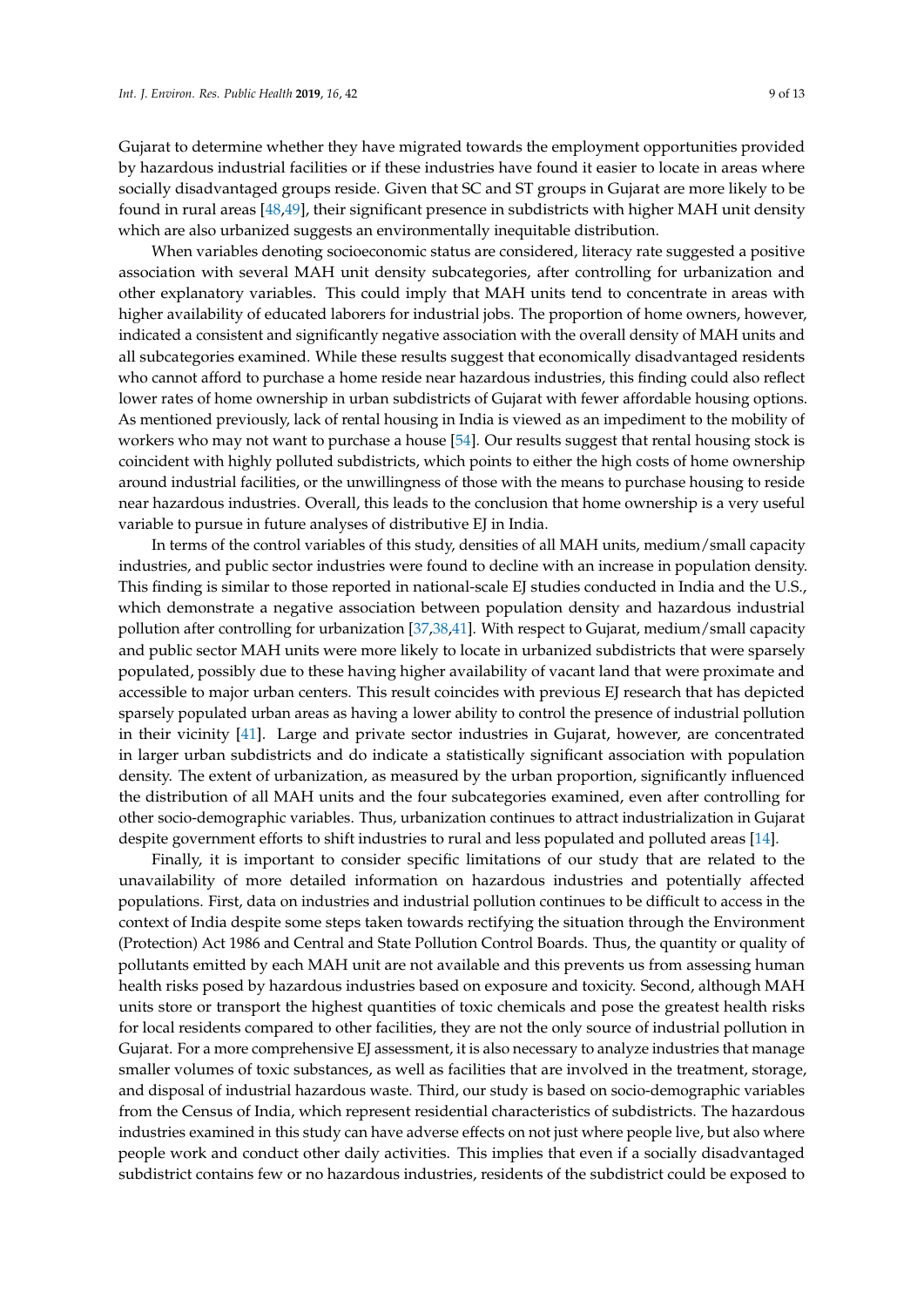pollution generated by these industries in non-residential locations such as places of work, education, and shopping. It is thus important to explore additional data sources, including surveys at the household level, that can provide a more fine-grained analysis of the EJ implications of industrial development in India.

### **5. Conclusions**

This article contributes to distributive EJ research in India by exploring the relationship between social disadvantage and industrial MAH units in Gujarat. Our results reveal that higher urbanization and lower home ownership were strong predictors of MAH unit concentration, and that the presence of socially disadvantaged populations was significantly related to the density of all types of MAH units, except for those associated with the public sector. Since industrialization and industrial pollution are likely to continue in Gujarat, environmental policies and practices related to pollution control and waste management should incorporate EJ principles to ensure that the negative externalities of industrial development are not disproportionately distributed. More broadly, the association between SC/ST groups and potential proximity to industrial pollution needs to be further investigated in the case of India [\[37\]](#page-11-3). Government policies need to take account of the fact that the historical disadvantage faced by these groups may continue to be reflected in the unequal distribution of industrial pollution sources. Future research should also consider the processes that are potentially responsible for the environmentally unjust distribution of hazardous industries that would provide a basis for more effective policies to control industrial pollution and promote social justice.

**Author Contributions:** Conceptualization, J.C. and P.B.; Formal analysis, J.C.; Methodology, J.C. and P.B.; Writing—original draft, J.C. and P.B.; Writing—review and editing, J.C. and P.B.

**Funding:** This research received no external funding.

**Acknowledgments:** The authors would like to thank Roger Renteria (MA Sociology student, Department of Sociology and Anthropology, University of Texas at El Paso) for his valuable assistance with data preparation.

**Conflicts of Interest:** The authors declare no conflict of interest.

#### **References**

- <span id="page-9-0"></span>1. Basu, P. Environmental justice in South and Southeast Asia: Inequalities and struggles in rural and urban contexts. In *The Routledge Handbook of Environmental Justice*; Holifield, R., Chakraborty, J., Walker, G., Eds.; Routledge: New York, NY, USA, 2018; pp. 603–614.
- <span id="page-9-1"></span>2. Bose, S.; Kohli, B. Study of FDI trends and patterns in BRICS economies during the period 1990–2015. *Emerg. Econ. Stud.* **2018**, *4*, 78–101. [\[CrossRef\]](http://dx.doi.org/10.1177/2394901518769225)
- <span id="page-9-2"></span>3. Naude, W.; Szirmai, A.; Lavopa, A. *Industrialization Lessons from BRICS: A Comparative Analysis*; IZA: Bonn, Germany, 2013; Available online: <http://repec.iza.org/dp7543.pdf> (accessed on 27 November 2018).
- <span id="page-9-3"></span>4. Ramaswamy, K. Growth, structural change and spatial inequality in India: Some dimensions of regional disparity. In *2016 KIEP Visiting Fellows Program*; 2017; pp. 224–249. Available online: [https://papers.ssrn.](https://papers.ssrn.com/sol3/papers.cfm?abstract_id=2973734) [com/sol3/papers.cfm?abstract\\_id=2973734](https://papers.ssrn.com/sol3/papers.cfm?abstract_id=2973734) (accessed on 27 November 2018).
- <span id="page-9-4"></span>5. Directorate of Economics and Statistics. *Socio-Economic Review 2017–2018 Gujarat State*; Government of Gujarat: Gandhinagar, India, 2018. Available online: [https://gujecostat.gujarat.gov.in/sites/default/files/](https://gujecostat.gujarat.gov.in/sites/default/files/socio-economic-review-2017-18-part-i-iii.pdf) [socio-economic-review-2017-18-part-i-iii.pdf](https://gujecostat.gujarat.gov.in/sites/default/files/socio-economic-review-2017-18-part-i-iii.pdf) (accessed on 27 November 2018).
- <span id="page-9-5"></span>6. ENVIS Centre. Industrial Environment. State of Environment Reports of Gujarat-2012. Available online: <http://www.gujenvis.nic.in/PDF/soe-industrial.pdf> (accessed on 27 November 2018).
- <span id="page-9-6"></span>7. Awasthi, D. Recent changes in Gujarat industry: Issues and evidence. *Econ. Political Wkly.* **2000**, *35*, 3183–3192.
- 8. Dholakia, R. Liberalisation in Gujarat: Review of recent experience. *Econ. Political Wkly.* **2000**, *35*, 3121–3124.
- <span id="page-9-7"></span>9. Unni, J.; Lalitha, N.; Rani, U. Economic reforms and productivity trends in Indian manufacturing. *Econ. Political Wkly.* **2001**, *36*, 3914–3922.
- <span id="page-9-8"></span>10. Chaurasia, A.R. Human development in Gujarat: Evidence from 2011 Population Census. *Indian J. Hum. Dev.* **2017**, *11*, 313–334. [\[CrossRef\]](http://dx.doi.org/10.1177/0973703017748383)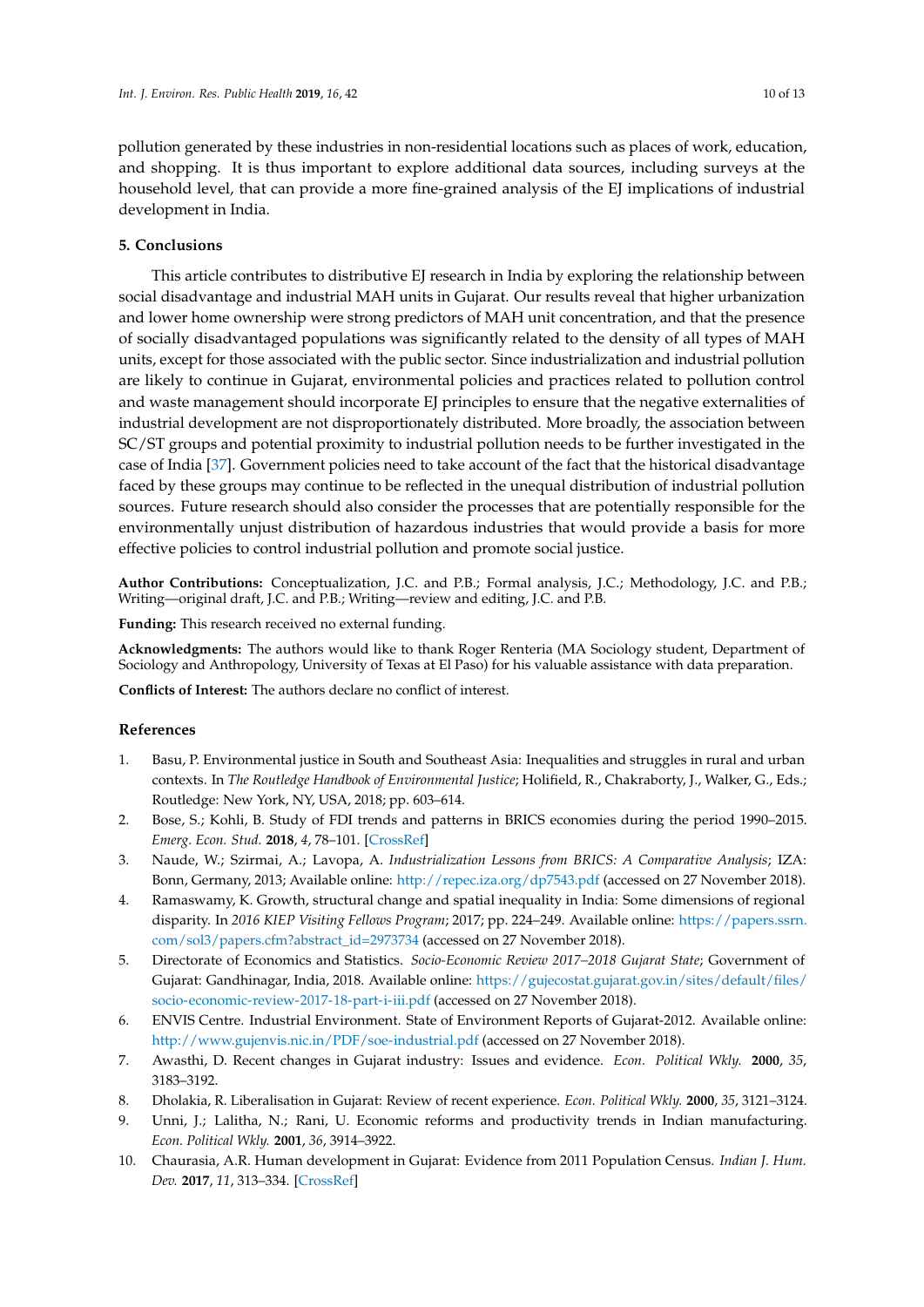- <span id="page-10-0"></span>11. Jaffrelot, C. What 'Gujarat model'?—Growth without development—And with socio-political polarisation. *South Asia J. South Asian Stud.* **2015**, *38*, 820–838. [\[CrossRef\]](http://dx.doi.org/10.1080/00856401.2015.1087456)
- <span id="page-10-1"></span>12. KPMG. Accelerating Growth in Gujarat: A Discussion Note. 2007. Available online: [http://www.in.kpmg.](http://www.in.kpmg.com/pdf/Gujarat.pdf) [com/pdf/Gujarat.pdf](http://www.in.kpmg.com/pdf/Gujarat.pdf) (accessed on 27 November 2018).
- <span id="page-10-2"></span>13. Census. State Census 2011. Available online: <http://www.census2011.co.in/states.php> (accessed on 27 November 2018).
- <span id="page-10-3"></span>14. Gujarat Industrial Development Corporation (GIDC). Industrial Policy 2015. Available online: [http://gidc.](http://gidc.gujarat.gov.in/Industrial_Policy.html) [gujarat.gov.in/Industrial\\_Policy.html](http://gidc.gujarat.gov.in/Industrial_Policy.html) (accessed on 27 November 2018).
- <span id="page-10-4"></span>15. Vibrant Gujarat. Evolution of Vibrant Gujarat. Available online: <https://vibrantgujarat.com/vg-2019> (accessed on 27 November 2018).
- <span id="page-10-5"></span>16. Central Pollution Control Board (CPCB). National Inventory of Hazardous Waste Generating Industries and Hazardous Waste Management in India. 2009. Available online: [http://cpcb.nic.in/upload/NewItems/](http://cpcb.nic.in/upload/NewItems/NewItem_145_hw_inventory_final_report_2009.pdf) [NewItem\\_145\\_hw\\_inventory\\_final\\_report\\_2009.pdf](http://cpcb.nic.in/upload/NewItems/NewItem_145_hw_inventory_final_report_2009.pdf) (accessed on 27 November 2018).
- <span id="page-10-6"></span>17. Counterview. Gujarat Generates Largest Share of Hazardous Waste in India, Requires more Land for Waste Disposal to Prevent Land Degradation. 2014. Available online: [https://counterview.org/2014/07/09/](https://counterview.org/2014/07/09/gujarat-generates-largest-share-of-hazardous-waste-in-india-requires-more-land-for-waste-disposal-to-prevent-land-degradation/) [gujarat-generates-largest-share-of-hazardous-waste-in-india-requires-more-land-for-waste-disposal-to](https://counterview.org/2014/07/09/gujarat-generates-largest-share-of-hazardous-waste-in-india-requires-more-land-for-waste-disposal-to-prevent-land-degradation/)[prevent-land-degradation/](https://counterview.org/2014/07/09/gujarat-generates-largest-share-of-hazardous-waste-in-india-requires-more-land-for-waste-disposal-to-prevent-land-degradation/) (accessed on 27 November 2018).
- <span id="page-10-7"></span>18. Counterview. Gujarat has 30 per Cent of India's Major Accident Hazard Units, Yet Doesn't Have Chemical Emergency Plan. 2013. Available online: [https://www.counterview.net/2013/10/gujarat-has-30-per-cent](https://www.counterview.net/2013/10/gujarat-has-30-per-cent-of-indias-major.html)[of-indias-major.html](https://www.counterview.net/2013/10/gujarat-has-30-per-cent-of-indias-major.html) (accessed on 27 November 2018).
- <span id="page-10-8"></span>19. Varadarajan, S. (Ed.) *Gujarat: The Making of a Tragedy*; Penguin: New Delhi, India, 2002.
- <span id="page-10-9"></span>20. Shah, J. A Comparative Analysis of Two Major Cotton Textile Centres of India-Bombay and Ahmedabad. Treballs de la Societat Catalana de Geografia. 1985. Available online: [https://www.raco.cat/index.php/](https://www.raco.cat/index.php/treballsscgeografia/article/viewFile/156834/208727) [treballsscgeografia/article/viewFile/156834/208727](https://www.raco.cat/index.php/treballsscgeografia/article/viewFile/156834/208727) (accessed on 27 November 2018).
- <span id="page-10-10"></span>21. Industries Commissionerate. Status of Special Economic Zone; Government of Gujarat: 2017. Available online: <https://ic.gujarat.gov.in/status-of-special-economic-zone.aspx> (accessed on 27 November 2018).
- <span id="page-10-11"></span>22. George, P.T. Special Economic Zones and People's Struggles in Gujarat; dph: 2011. Available online: [http:](http://base.d-p-h.info/en/fiches/dph/fiche-dph-8854.html) [//base.d-p-h.info/en/fiches/dph/fiche-dph-8854.html](http://base.d-p-h.info/en/fiches/dph/fiche-dph-8854.html) (accessed on 27 November 2018).
- <span id="page-10-12"></span>23. Disaster Management Institute (DMI). Major Accident Hazard Units; Bhopal, India. 2018. Available online: <http://www.hrdp-idrm.in/e5783/e26901/> (accessed on 27 November 2018).
- <span id="page-10-13"></span>24. Director Industrial Safety and Health. List of MAH Factories of Gujarat State; Labour and Employment Department, Government of Gujarat: 2017. Available online: [https://dish.gujarat.gov.in/statistics-factories](https://dish.gujarat.gov.in/statistics-factories-index.htm)[index.htm](https://dish.gujarat.gov.in/statistics-factories-index.htm) (accessed on 27 November 2018).
- <span id="page-10-14"></span>25. ML Infomap. Available online: <https://www.mlinfomap.com/ContactUs/indiamaps.html> (accessed on 27 November 2018).
- <span id="page-10-15"></span>26. LeadDog Consulting. Available online: <http://goleaddog.com/gis-map/asia/india/> (accessed on 27 November 2018).
- <span id="page-10-16"></span>27. Chakraborty, J. Spatial representation and estimation of environmental risk: A review of analytic approaches. In *The Routledge Handbook of Environmental Justice*; Holifield, R., Chakraborty, J., Walker, G., Eds.; Routledge: New York, NY, USA, 2018; pp. 175–189.
- <span id="page-10-17"></span>28. Bolin, B.; Nelson, A.; Hackett, E.; Pijawka, D.; Smith, S.; Sadalla, E.; Sicotte, D.; Matranga, E.; O'Donnell, M. The ecology of technological risk in a sunbelt city. *Environ. Plan. A* **2002**, *34*, 317–339. [\[CrossRef\]](http://dx.doi.org/10.1068/a3494)
- <span id="page-10-20"></span>29. Mennis, J.; Jordan, L. The distribution of environmental equity: Exploring spatial non-stationarity in multivariate models of air toxic releases. *Ann. Assoc. Am. Geogr.* **2005**, *95*, 249–268. [\[CrossRef\]](http://dx.doi.org/10.1111/j.1467-8306.2005.00459.x)
- <span id="page-10-21"></span>30. Grineski, S.E.; Collins, T.W. Exploring environmental injustice in the Global South: Maquiladoras in Ciudad Juárez. *Popul. Environ.* **2008**, *29*, 247–270. [\[CrossRef\]](http://dx.doi.org/10.1007/s11111-008-0071-z)
- <span id="page-10-18"></span>31. Chakraborty, J.; Collins, T.W.; Grineski, S.E.; Montgomery, M.C.; Hernandez, M. Comparing disproportionate exposure to acute and chronic pollution risks: A case study in Houston; Texas. *Risk Anal.* **2014**, *34*, 2005–2020. [\[CrossRef\]](http://dx.doi.org/10.1111/risa.12224)
- <span id="page-10-19"></span>32. Bailey, T.C.; Gatrell, A. *Interactive Spatial Data Analysis*; Longman Scientific and Technical: Harlow, Essex, UK, 1995.
- <span id="page-10-22"></span>33. U.S. Environmental Protection Agency (EPA). *EJSCREEN Environmental Justice Mapping and Screening Tool Technical Documentation*; EPA: Washington, DC, USA, 2017.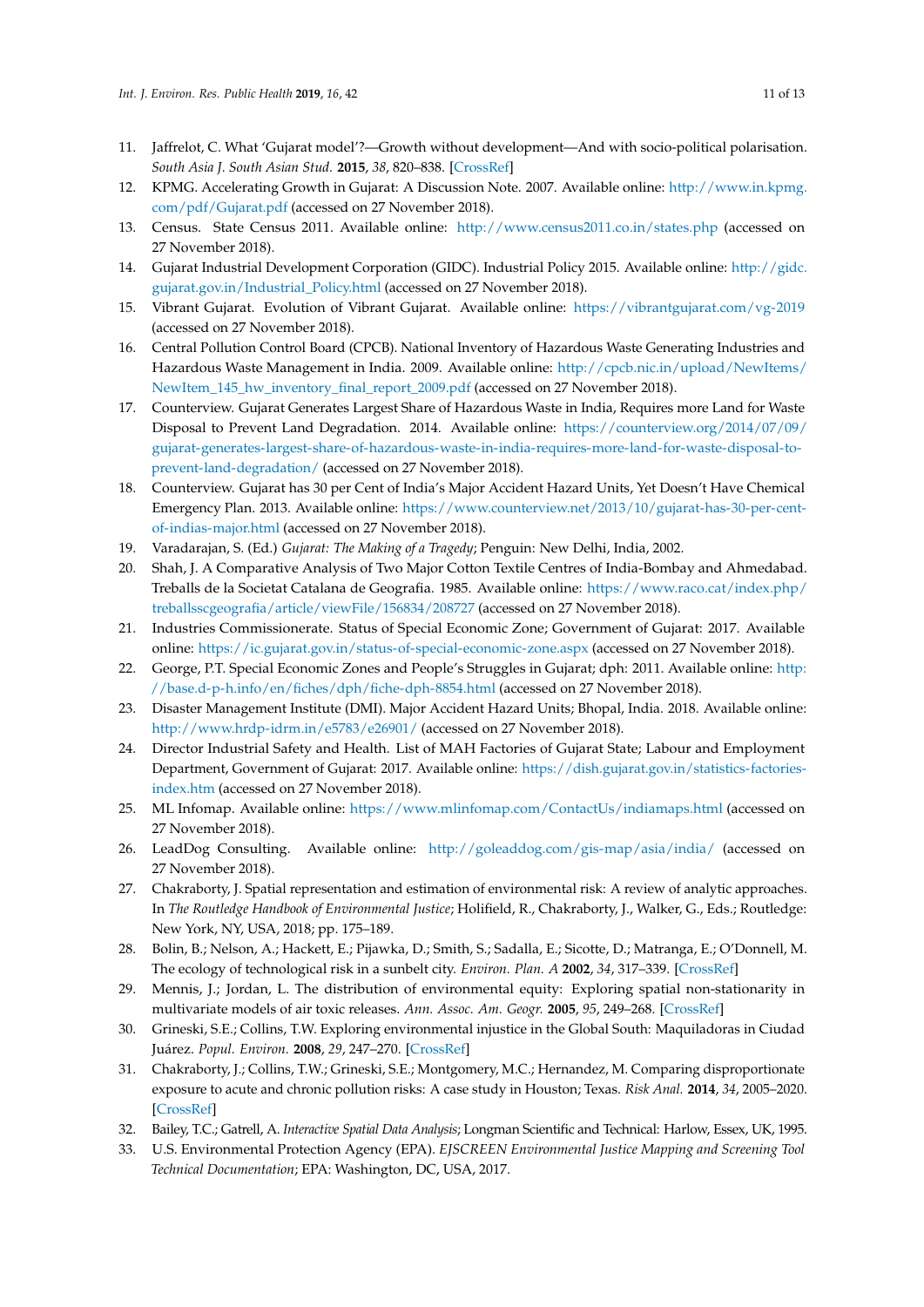- <span id="page-11-0"></span>34. Census of India. District Census Handbook-Part B. 2011. Available online: [http://www.censusindia.gov.in/](http://www.censusindia.gov.in/2011census/dchb/Gujarat.html) [2011census/dchb/Gujarat.html](http://www.censusindia.gov.in/2011census/dchb/Gujarat.html) (accessed on 27 November 2018).
- <span id="page-11-1"></span>35. Census of India 2011. Percentage of Households to Total Households by Amenities and Assets (India & States/UTs—Sub-District Level). Houselisting and Housing Census Data—2011. Available online: [http:](http://www.censusindia.gov.in/2011census/hlo/HLO_Tables.html) [//www.censusindia.gov.in/2011census/hlo/HLO\\_Tables.html](http://www.censusindia.gov.in/2011census/hlo/HLO_Tables.html) (accessed on 27 November 2018).
- <span id="page-11-2"></span>36. Kathuria, V.; Khan, N. Vulnerability to air pollution: Is there any inequity in exposure? *Econ. Political Wkly.* **2007**, *142*, 3158–3165.
- <span id="page-11-3"></span>37. Basu, P.; Chakraborty, J. Environmental justice implications of industrial hazardous waste generation in India: A national scale analysis. *Environ. Res. Lett.* **2016**, *11*, 125001. [\[CrossRef\]](http://dx.doi.org/10.1088/1748-9326/11/12/125001)
- <span id="page-11-4"></span>38. Baden, B.; Noonan, D.; Turaga, R. Scales of justice: Is there a geographic bias in environmental equity analysis? *J. Environ. Plan. Manag.* **2007**, *50*, 163–185. [\[CrossRef\]](http://dx.doi.org/10.1080/09640560601156433)
- <span id="page-11-5"></span>39. Pastor, M.; Morello-Frosch, R.; Sadd, J. The air is always cleaner on the other side: Race; space; and ambient air toxics exposures in California. *J. Urban Aff.* **2005**, *27*, 127–148. [\[CrossRef\]](http://dx.doi.org/10.1111/j.0735-2166.2005.00228.x)
- <span id="page-11-6"></span>40. Downey, L. Environmental racial inequality in Detroit. *Soc. Forces* **2006**, *85*, 771–796. [\[CrossRef\]](http://dx.doi.org/10.1353/sof.2007.0003) [\[PubMed\]](http://www.ncbi.nlm.nih.gov/pubmed/21874071)
- <span id="page-11-7"></span>41. Ash, M.; Fetter, T. Who lives on the wrong side of the environmental tracks? Evidence from the EPA's risk-screening environmental indicators model. *Soc. Sci. Q.* **2004**, *78*, 793–810. [\[CrossRef\]](http://dx.doi.org/10.1111/j.0038-4941.2004.08502011.x)
- <span id="page-11-8"></span>42. Census of India 2011. Meta Data. Available online: [http://www.censusindia.gov.in/2011census/HLO/](http://www.censusindia.gov.in/2011census/HLO/Metadata_Census_2011.pdf) [Metadata\\_Census\\_2011.pdf](http://www.censusindia.gov.in/2011census/HLO/Metadata_Census_2011.pdf) (accessed on 27 November 2018).
- <span id="page-11-9"></span>43. Daniels, G.; Friedman, S. Spatial inequality and the distribution of industrial toxic releases: Evidence from the 1990 TRI. *Soc. Sci. Q.* **1999**, *80*, 244–262.
- <span id="page-11-10"></span>44. Véron, R. Remaking urban environments: The political ecology of air pollution in Delhi. *Environ. Plan. A* **2006**, *38*, 2093–2109. [\[CrossRef\]](http://dx.doi.org/10.1068/a37449)
- <span id="page-11-11"></span>45. Gupta, D. *Interrogating Caste: Understanding Hierarchy and Difference in Indian Society*; Penguin Books: Delhi, India, 2000.
- <span id="page-11-12"></span>46. Deshpande, A. *The Grammar of Caste: Economic Discrimination in Contemporary India*; Oxford University Press: Noida, India, 2011.
- <span id="page-11-13"></span>47. Vithayathil, T.; Singh, G. Spaces of discrimination: Residential segregation in Indian cities. *Econ. Political Wkly.* **2012**, *47*, 60–66.
- <span id="page-11-14"></span>48. Director, Scheduled Caste Welfare. *Scheduled Caste Population-2011*; Department of Social Justice & Empowerment, Sachivalay: Gandhinagar, Gujarat, India. Available online: [https://sje.gujarat.gov.in/](https://sje.gujarat.gov.in/dscw/showpage.aspx?contentid=1821&lang=english) [dscw/showpage.aspx?contentid=1821&lang=english](https://sje.gujarat.gov.in/dscw/showpage.aspx?contentid=1821&lang=english) (accessed on 27 November 2018).
- <span id="page-11-15"></span>49. Status of Adivasis and Indigenous Peoples' Project (SAIP). District-wise population of STs. Available online: [http://saipdata.awardspace.com/gujarat\\_district-wise\\_st\\_population.htm](http://saipdata.awardspace.com/gujarat_district-wise_st_population.htm) (accessed on 27 November 2018).
- <span id="page-11-16"></span>50. Status of Adivasis and Indigenous Peoples' Project (SAIP). Areas of ST Population in Gujarat. Available online: [http://saipdata.awardspace.com/gujarat\\_areas\\_of\\_STs.jpg](http://saipdata.awardspace.com/gujarat_areas_of_STs.jpg) (accessed on 27 November 2018).
- <span id="page-11-17"></span>51. Chakraborty, J. Automobiles, air toxics, and adverse health risks: Environmental inequities in Tampa Bay; Florida. *Ann. Assoc. Am. Geogr.* **2009**, *99*, 674–697. [\[CrossRef\]](http://dx.doi.org/10.1080/00045600903066490)
- <span id="page-11-18"></span>52. Collins, T.W.; Grineski, S.E.; Chakraborty, J.; Montgomery, M.C.; Hernandez, M. Downscaling environmental justice analysis: Determinants of household-level hazardous air pollutant exposure in Greater Houston. *Ann. Assoc. Am. Geogr.* **2015**, *105*, 685–703. [\[CrossRef\]](http://dx.doi.org/10.1080/00045608.2015.1050754)
- <span id="page-11-19"></span>53. Census of India 2011. Houses-Household Amenities and Assets-All Indicators. Available online: [http://](http://censusindia.gov.in/2011census/hlo/Data_sheet/India/HLO_Indicators.pdf) [censusindia.gov.in/2011census/hlo/Data\\_sheet/India/HLO\\_Indicators.pdf](http://censusindia.gov.in/2011census/hlo/Data_sheet/India/HLO_Indicators.pdf) (accessed on 27 November 2018).
- <span id="page-11-20"></span>54. Kumar, A. India's Residential rental housing. *Econ. Political Wkly.* **2016**, *51*, 112–120.
- <span id="page-11-21"></span>55. Nelder, J.; Wedderburn, R. Generalized linear models. *J. R. Stat. Soc. Ser. A* **1972**, *135*, 370–384. [\[CrossRef\]](http://dx.doi.org/10.2307/2344614)
- <span id="page-11-22"></span>56. Liang, K.; Zeger, S. Longitudinal data analysis using generalized linear models. *Biometrika* **1986**, *73*, 13–22. [\[CrossRef\]](http://dx.doi.org/10.1093/biomet/73.1.13)
- <span id="page-11-23"></span>57. Diggle, P.; Liang, K.; Zeger, S. *Analysis of Longitudinal Data*; Oxford University Press: Oxford, UK, 1994.
- <span id="page-11-24"></span>58. Ghisletta, P.; Spini, D. An introduction to generalized estimating equations and an application to assess selectivity effects in a longitudinal study on very old individuals. *J. Educ. Behav. Stat.* **2009**, *29*, 421–437. [\[CrossRef\]](http://dx.doi.org/10.3102/10769986029004421)
- <span id="page-11-25"></span>59. Maldonado, A.; Collins, T.W.; Grineski, S.E.; Chakraborty, J. Exposure to flood hazards in Miami and Houston: Are Hispanic immigrants at greater risk than other social groups? *Int. J. Environ. Res. Public Health* **2016**, *13*, 775. [\[CrossRef\]](http://dx.doi.org/10.3390/ijerph13080775) [\[PubMed\]](http://www.ncbi.nlm.nih.gov/pubmed/27490561)